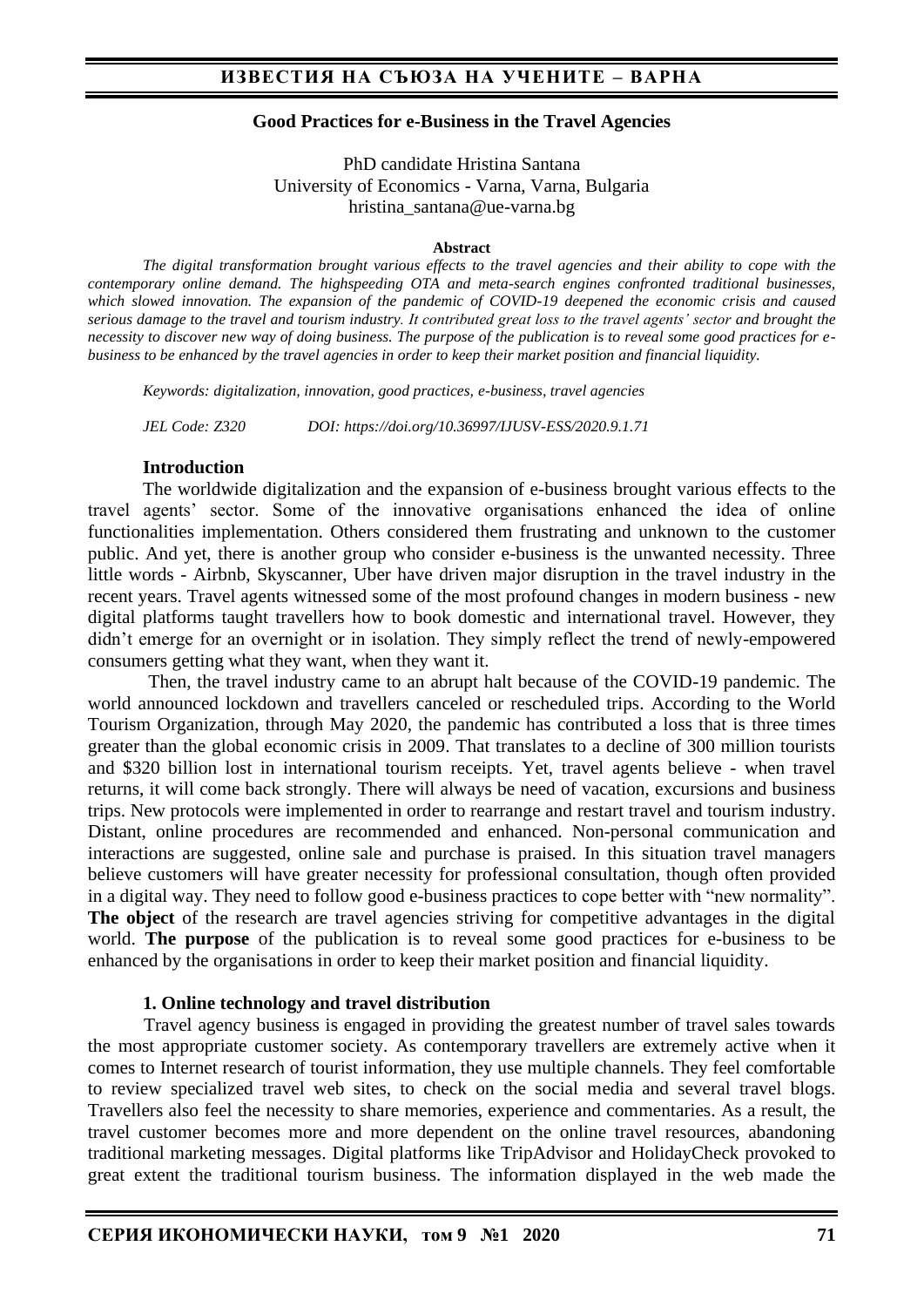## **IZVESTIA JOURNAL OF THE UNION OF SCIENTISTS - VARNA**

traditional travel agent more transparent. The customer, in turn, received entirely new distribution channel abundant of travel choices and booking options. The level of user's thrust varies according to the numerous e-platforms and social media. All marketing initiatives processed in the platforms resemble an up-to-date scope for the business to respond to customers' feedback and comments (either positive or negative ones). The messages sent, transfer quicker than standard ones, moreover - they attract greater attention. Travel organisations implementing online search engines prove to get better optimisation, market position and visibility while distributing travel information. It is of great advantage to provide direct links, leading the potential customer to the corporate travel website. The online channels provide numerous options for prepaid commercials, by registering number of user visits, clicks done, customer requests sent to the supplier.

Mobile technology innovation and its world-wide expansion enriched and transformed customer experience. Leading online travel agencies (OTA) and meta-search engines provide various mobile applications (Apps). By several clicks customers are enabled to plan trips and purchase travel and tourism services. No matter place and time zone, Internet speed and facilities, travel search and requests are being processed without having to leave personal home comfort. Special popularity among world travellers have mobile Apps for flight search like Skyscanner, Edreams, Opodo and the recent dominance of Google engine. Bulgarian customers have special affection towards eSky.bg, finding it easy to use and manage. The online travel guides and destination management organisations supply customers with actual and profound information about certain locations. It brings additional nuance to the business model of the travel organisations. Travel experience, the way travel companies interact and do business with their customers have changed (Wang et al, 2012).

Another transformation was caused by *the distributing technologies* that evolve day after day. The well-known and generally used by the travel agencies CRS/GDS are still present (Adeyfa et al, 2018) and keep improving functionalities, providing constant support and updates. System IT developers try to implement new modules on-time, creating innovative platforms and distribution channels (Cooper et al, 2018). OTA keep gaining power and market share due to the constantly improved Internet access, the developed 3G, 4G mobile networks and recent transition to the 5G technology (ITU, 2018). The variety in travel information supply allowed all travellers to make personal travel organisations and group certain products by individual interest. Meta-search engines provide massive amounts of online travel intermediaries offering different type of travel services, multiplying travel choice. The recent e-destinations contribute to the distributing technologies' development. Their platforms allow stakeholders to share knowledge and experience, intriguing facts about tourist destinations, thus increasing their market competitiveness and appeal. The expansion of electronically supplied products and services, even social media encouraged and facilitated sharing of tourist experience. This inevitably led to new business models implementation, based on equal, peer-to-peer interaction between users, which quickly transformed them into distinctively recognized ones. Airbnb and Couchsurfing are just an example of such special combination of mediation and distribution, actively contributed by the customer and the travel experience gained by them.

Studying consumer search and demand (Pearce, 2011) in a combination with the need of keeping travel agency's market position represents a great challenge. In this case, reviewing and following good world practices guaranties certain piece of success to the organisations. IT companies engaged in software solution provision, create Travel agency management modules enabling organisations to fluently process operational tasks and additional services.<sup>1</sup> Thus, agencies have the opportunity to focus on strategic marketing goals, such as product popularisation and distribution. One of the main directions to follow is gaining clear communication and fluent interactions with customer and supplier of services. Vacation labs, for example, develop special

<sup>&</sup>lt;sup>1</sup> Vacation Labs, for example, develop software systems for travel agency websites management, inventory, reservation systems, payment modules, mobile applications etc.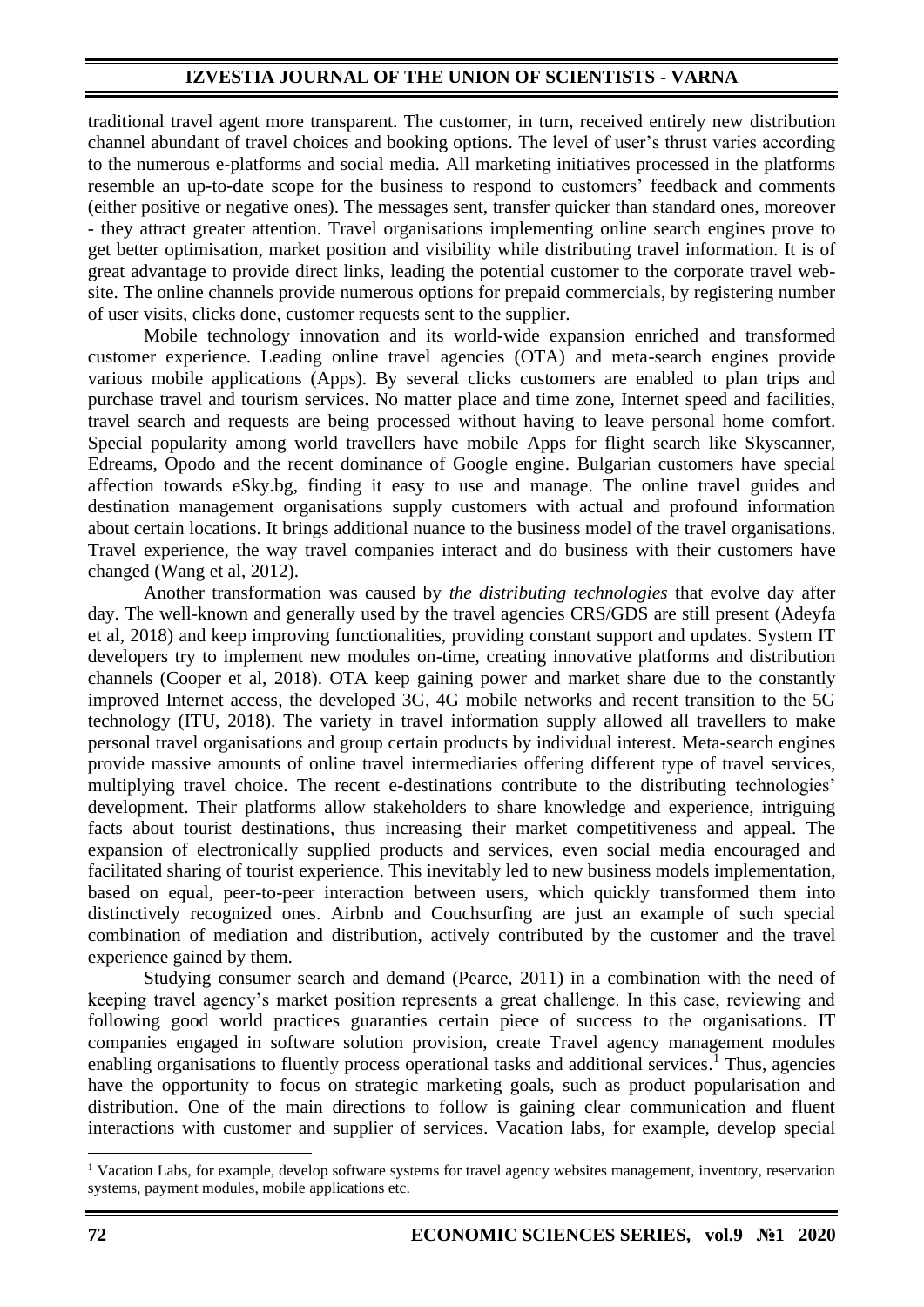## **ИЗВЕСТИЯ НА СЪЮЗА НА УЧЕНИТЕ – ВАРНА**

software facilitating B2B (business-to-business) transactions between tour operator and travel intermediary. The software supplies customers with an easy access to the corporate web site of the intermediary and the leading supplier of services. Each sub-agent gets individual user account. The platform guarantees access to the entire informational data-base – available travel services, seats and accommodation, additional payment methods. Furthermore, tracking of customer digital footprints is performed, regardless the reservation is completed or left on hold. This gives opportunity to properly assess the electronic channel functionality; to compare its features to others; and based on actual reservations done, to navigate its future performance. To the tour operator, the software gives opportunities to easily customise preferences; to analyze rate levels in customer search; to make profiles of additional services inquired. The solution provides certain monitoring and control in information supply, as well as management in future bookings set by the individual customer.

It is of great advantage for the travel agents to have access to information hubs from anywhere in the world and from any electronic device – no matter PC, tablet or smartphone. For the purpose, e-Business has developed the "On the move technology" (Green, 2002), which actually gives control to its users. Service quality is relatively high, as the travel service distributor has full access to every component of the package (price, special conditions, additional services, discounts). The hub is reachable either from home, or the office, or out of town. The App provided minimizes high-speed Internet connection requirement as well as the need of office PC or laptop. The end-user or the B2B customer receives systemized information by e-mail or chat bot while actually both participants are no the move.

One of the easiest ways to highlight e-business in the travel agency daily activities is by assessing its website functionality. Its design, mode of information presentation, its content determines to great extent the usability of the respective site. Traffic, visualisations and site speed complete its general utility as for both the management and the end-users. Regarding travel agencies, the presence of visual media platforms has always been a factor to build-up good image and marketing performance. Contemporary customers rarely ask for paper travel brochures and catalogues, but prefer virtual tours in the chosen tourist destination. Worldwide, based on online search and surveys, according to TrekSoft and EMarketer, 82 % of the tourist travel in 2018 has been purchased, using digital platforms.<sup>2</sup> As a rule, the general affection of the society towards VR/AR, can be implemented in several e-business strategies (practices):

Travel Agencies specialized in travel service sales aimed at younger customers (users) rely on messages, design and photos in the style of Internet influencers;

Travel Agencies pursuing elder and retired customer groups, emphasize less on design, but create associations with peace and comfort, the tranquility aspects services offer.

Technology and e-business in the travel and tourism industry is an objective reality. Enhancing digital innovation and implementing electronic tools and functionality, brings various effects to the travel agencies. Customers often tend to transform preferences towards certain products and services depending on style, manner and form of display. VR/AR create immeasurable new dimensions in traditional travel. Digital platforms became permanent companion for the travel planner. That is why for the travel agent it is of crucial importance to evaluate a proper way and direction to develop business performance in order to keep loyal customers, gain new ones and remain unique in presentation and customer approach.

#### **2. Good practices for e-Business in the travel agency**

 Some of the best and successful representatives of the worldwide practices are often described by their pleasant and appealing design, functionality, and the general ease in use. Such examples are the web-sites of: Context Travel; Holiday Pirates, Agoda, Airbnb, Rome2Rio, Get

https://www.trekksoft.com/en/resources/ebooks/travel-trends-report-2019

<sup>2</sup> E-marketer.com - Global Digital Travel Sales 2018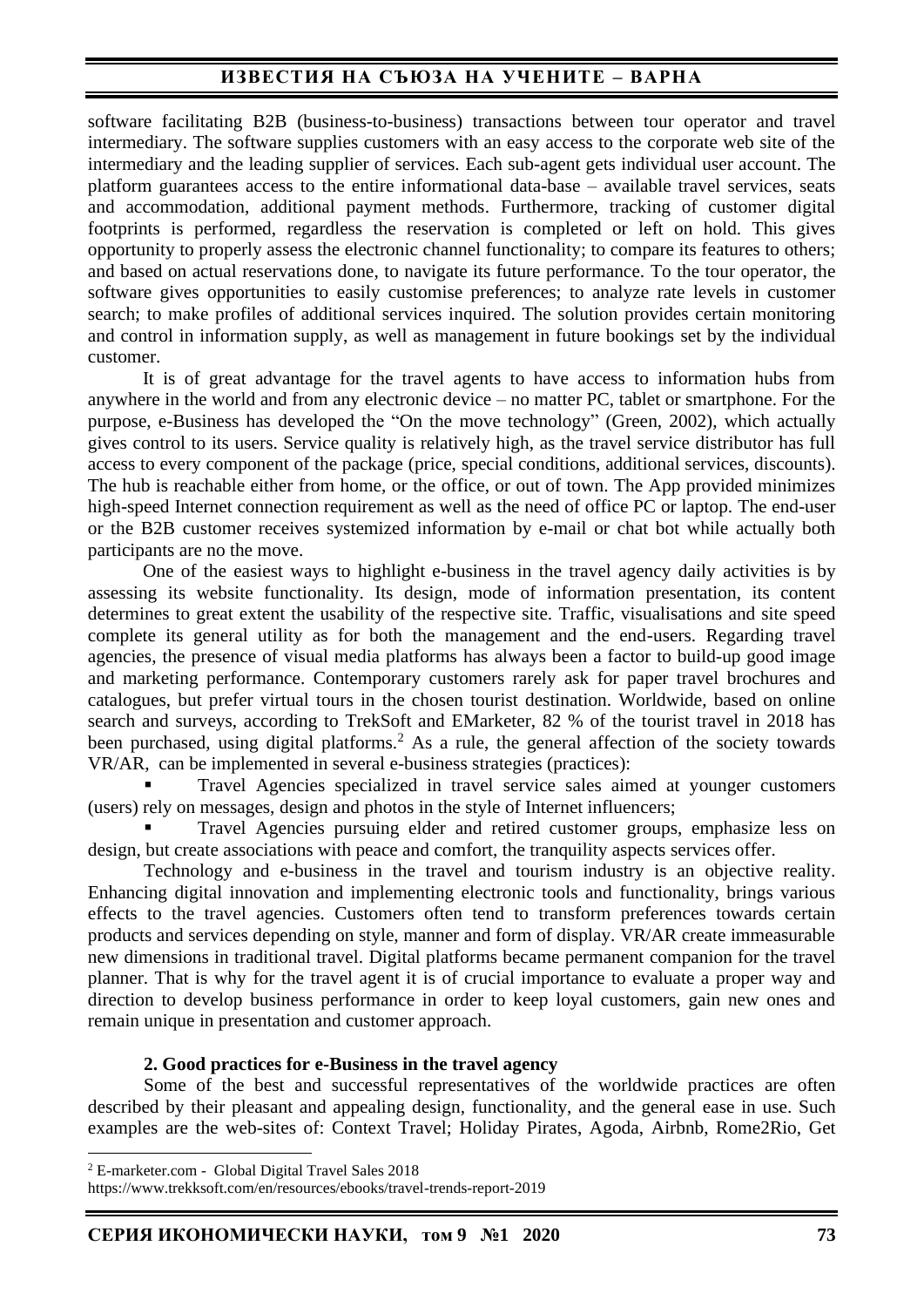your guide. The author of the publication reviews some of the well-known platforms to emphasize on the features of good practices in e-business sale and supply.

*Agoda,* originally based in Thailand and currently headquartered in Singapore, nowadays is part of the Booking Holding family and is the most often used OTA in the Asian continent. In its specifics, Agoda displays a non-crowded home page with several distinct tabs and menu. It is one of the reasons customers evaluate the site as very useful one. The brand is well-known and widely preferred, easy to deal with (user friendly). Everything you need is set on the home page: booking/reservation tool; change location tool; various links to hotel websites, flight offering platforms, airport transfer companies, and special offers. The hotel section of the website functions as an independent OTA and allows direct bookings. A distinctive feature of the web-site is its extremely proper place arrangement. By placing space-saving text links, the lack of clutter performs a clean big screen. As a bonus comes the option to customize the screen, even when the user is not in the system, which contributes to the personalized attitude feeling.

*Airbnb* is one of the biggest companies in the digital travel services providers' niche. It is of no wonder their large budget is directed towards constant functionality update and innovation. One of the best things about the platform underlies in its outstanding perceptiveness. Every single component of the web site is constantly reorganizing in the process of customer's search and according to their individual preference. In addition, the platform displays one of the smoothest transitions of views - from full screen (on a personal computer) to the level of a mobile device (tablet, smartphone). This is extremely useful as for the travel intermediary, browsing from the office location as well as for the end-customer using the mobile App. Airbnb users and customers highly praise the section "Experience". The company demonstrates eagerness in displaying and reviewing real customer experience. The accumulated data of user opinion and comments increases general customer appreciation and gains better levels of potential client interest.

*Rome2Rio* is a web-site which is not highly rated by it users as an extremely attractive in design and visual perspective digital travel portal. Its outlook is strikingly standard and far from outstanding. What makes it appreciated and preferred by customers is one of the most innovative and smart tools that can be found throughout the Internet – the so called transport search engine. By entering home address, airport of rail-way location, etc., the search engine displays immediate "door-to-door" travel option response – either by bus, plane, sailing boat, taxi or train. This exquisite tool allows the platform to gain best market position among the most stated digital travel agencies. *Rome2Rio*'s approach helps them occupy the least competitive niche as even Google can't perform in a better way. In comparison, Google, are unable to provide the same functionality comfort though their Map App is highly rated and appreciated by customers.

*Get your Guide* is another example for a good e-business practice in travel agency organisations. It impresses with the amazing photos of tourist sites and destinations that sum up a kind of virtual travel tour. The display mode creates that special feeling for the user as if they are actually standing in front of the object of observation in the specific close proximity. The platform is a major example of the model and idea of how to make a real virtual tourist experience. *Get your Guide* maintain the assumption that "outstanding images actually sell travel trips" and this is why the company occupies leading places in the proper digital business positioning.

It is of special interest for the publication to review the *Explore With locals* web-site. The main activity of this online agency is related to the provision of a unique service in which the organisation collaborates with local population anywhere in the world. Relying on and actually using the local citizens' knowledge and experience, the company provides specialized travel tours to their customers. The potential problem of dealing with many languages and dialects in communication has also been successfully worked out. The web page is the perfect example of design, functionality level and systematic web-site odit while reviewing its separate categories – location section, experience setting, gourmet tours in various cities, travel with children. The company approach is interconnected with the idea of strategic evaluation of the "most wanted" and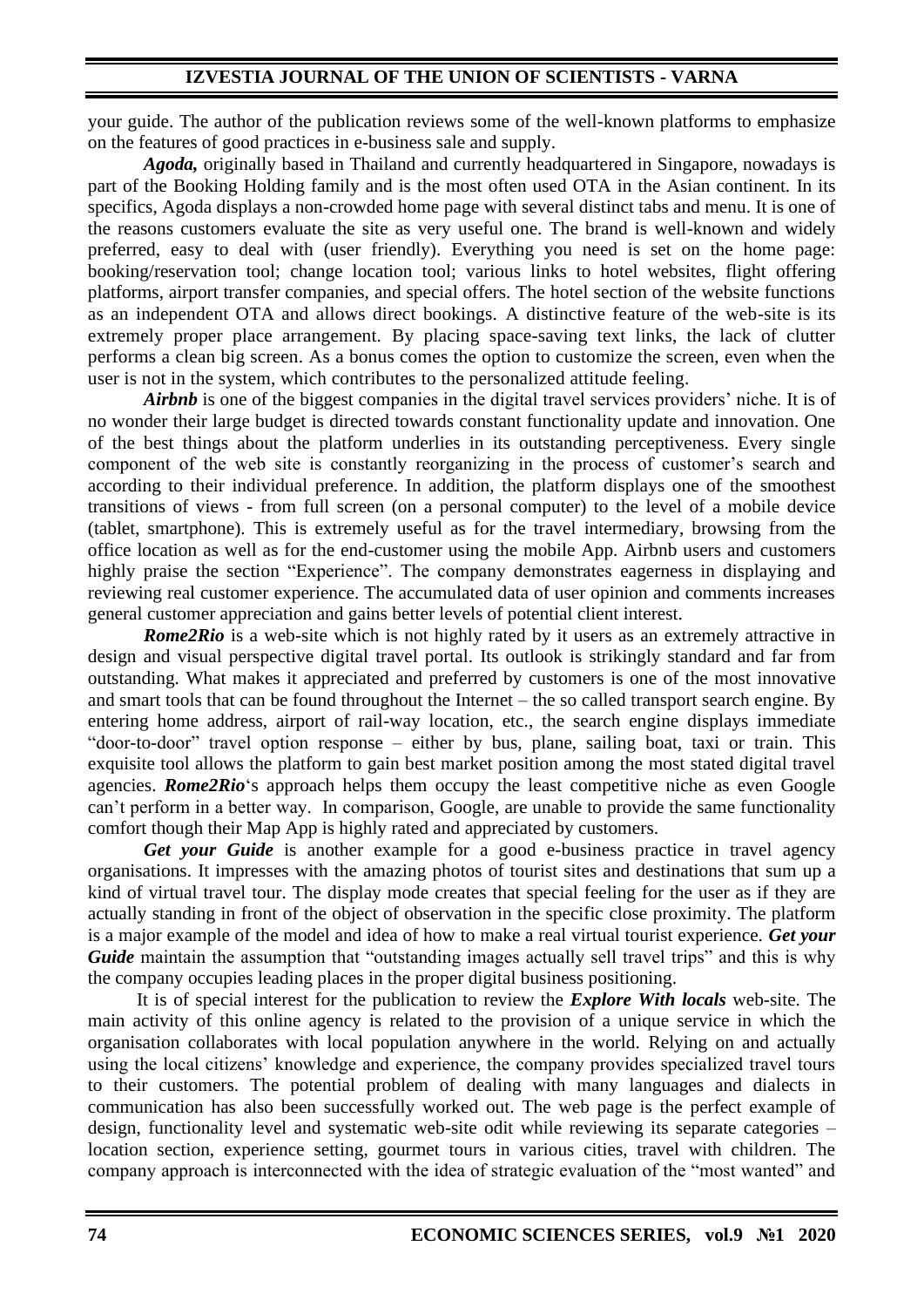## **ИЗВЕСТИЯ НА СЪЮЗА НА УЧЕНИТЕ – ВАРНА**

preferred travel proposals and a subsequent focus on the most desired products and services.

Impressive for the study is the classification proposed by *Tripsavvy*, performing the best representatives among OTA in 2020. Considering the pandemic of COVID-19 it is very likely for the situation to change. However, OTAs still possess a great market portion of the online travel purchase and sale share. The classification is based on the principle of budget level, functionality tools, efficiency in services provided during the process of travel planning.

**Booking.com** is stated to be in general the best OTA as evaluated by customers. Founded in 1996, today the platform offers more than 29 mil. listings – hotels, hostels, vacation homes, luxury resorts. Customers have more choice on Booking.com than on any other OTA. The website performs well in terms of cost, typically returning lower-than-average prices for flights and hotels. The specially created helpdesk assists customers in terms of claims and complaints at certain accommodation spots. Booking.com takes care of every aspect of one's vacation, offering tours, activities, and airport taxis in addition to the standard services provided by most competitors. The interface is also easy to use, with an extensive list of filters to narrow the results down and find the best fit for the customer. The flights, car rental, and other tabs are just as intuitive.

*Skyscanner* is defined as the best budget travel web-site aggregator. Different OTAs often propose the cheapest prices for different dates and destinations. However, an [aggregator site](https://www.tripsavvy.com/guide-to-travel-aggregators-3149865) like Skyscanner uses a metasearch engine to compare prices from all OTAs and the airline, hotel, or car rental company thus competing best among similar sites. On test searches for specific hotel nights and flights, Skyscanner routinely delivered cheaper prices (sometimes by over \$100) than the major OTAs. Once the best rate is found, one click on the link redirects customer to a third party site to make travel booking. Tourists who book flights through Skyscanner are also eligible for further discounts on hotel bookings. They just need to make sure to have clicked on the Fly Stay Save icon to unlock them. For flexible passenger, the Search Everywhere button is available on the homepage. It suggests the cheapest flight deals for destinations both locally and across the world. For travellers who know where they want to go and have flexible dates, the search displays cheapest flights over a one-month period.

*Expedia* is the flagship for Expedia Group in the same way that Booking.com is the flagship for Booking Holdings. The two websites are aesthetically pretty similar and the basic premise is the same (although Expedia also offers cruises). However, Expedia is a particularly good option for those wanting to book a package vacation, i.e. to select and pay for flights, accommodation, and car rental in one search. The Hotels tab suggests to add a flight and/or car rental to customer's booking. Alternatively, the Bundle and Save tab allows them to book two or more of the following options: flights, hotel, and car rental. The OTA provides significant savings by booking these services at the same time. Making changes to a package booking can be complicated, however. Customers are advised to be sure with their plans before paying. If not perfectly sure the Deals tab is at disposal, grouping discount hotels and hotel/flight packages under themes like Family-Friendly Hotels or Extraordinary Luxury Hotels.

*Lastminute.com* is evaluated by the customers as the best OTA in Europe. It offers bookings anywhere in the world, but it's especially geared towards European travel and is one of the continent's top three travel companies. Hotels are booked directly and can be filtered according to budget, star rating, guest rating, board type, and more. The flight section uses a metasearch engine to find the cheapest price across associated OTAs and airlines and includes the ability to add multiple destinations – a major plus in Europe, where short travel distances make city-hopping a popular option. Lastminute.com also specializes in flight-and-hotel packages and all-inclusive vacation trips, often with great deals for last-minute travellers. Europe-specific travel services are also available, including Eurostar tickets (for those traveling in between the U.K. and mainland Europe), and West End theatre tickets. The company's Brexit Price Promise is another major benefit for visitors to the U.K. Regardless of what happens to the value of the pound as a result of Brexit, customers won't be charged any extra fees for existing bookings – even if a deposit is paid.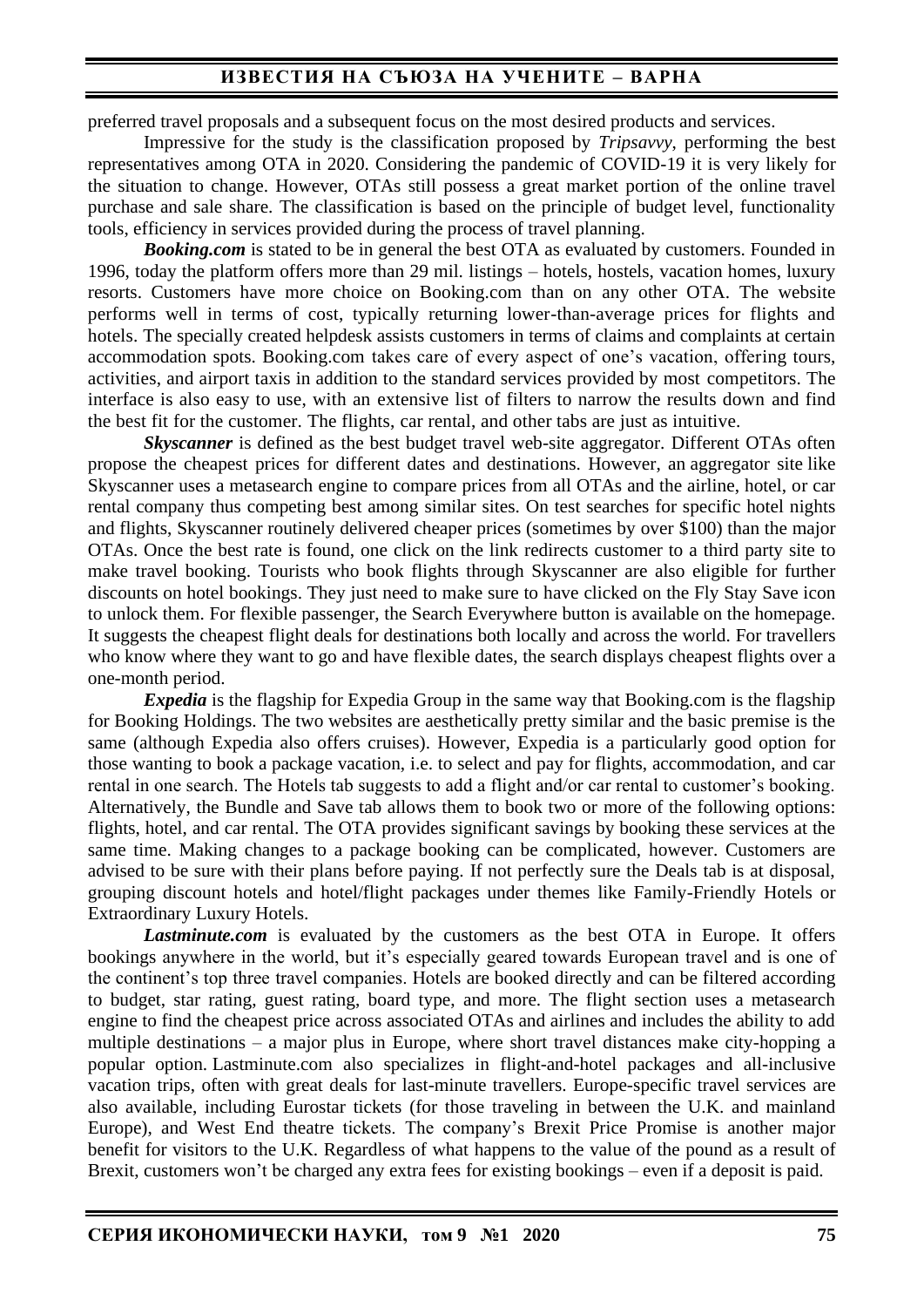### **IZVESTIA JOURNAL OF THE UNION OF SCIENTISTS - VARNA**

*Hotwire,* as part of the Expedia Group, is a great fit for adventurous travellers who don't mind booking blind if it means receiving amazing discounts on last-minute deals. Hotels make their unsold rooms available to Hotwire at cheapest price available, allowing customers to buy them at a fraction of the normal price. However, users don't know the name of the property until booking is done. Essential information including star rating, guest rating and general location is revealed in advance, however, and some listings give a list of three possible hotels to book. Hotwire does offer conventional listings with the hotel name included, but prices for these hotels typically cost more than booking direct or with one of the bigger OTAs. Car rentals and flights are also available via a third-party comparison search that includes the company's Expedia Group siblings. Vacation packages are offered as well. Customers have the opportunity to bundle two or more options (e.g. flights, hotel, and/or car) for greater overall savings.

Most innovative among listed above OTAs is *Kiwi.com*. This independent flight-booking website works more like a metasearch engine with a difference. Unlike other aggregator sites, it allows customers to book each leg of a journey with the cheapest airline possible, even if they don't have a codeshare agreement. Such bookings may be risky, because the second airline is under no obligation to refund or rebook flight if the flight is missed (caused by a delay or cancelation on the first leg of the journey). However, Kiwi.com mitigate the risk with a unique guarantee that promises booking onto an alternative flight or refund the cost of unused ticket in case of a scheduling emergency. Other innovations that make this company unique are: on the homepage, an interactive map allows user to select departure city, then hover over international destinations to reveal the cheapest airfare for each route. The Nomad feature assists in finding the cheapest route for a multidestination trip and also offers pre-planned itineraries. Kiwi.com can arrange hotel bookings and car rentals through partnerships with Booking.com and Rentalcars.com

One of the most used by the Bulgarian customer platform is **еSky.bg**. Its direct connection to Amadeus GDS performs real-time flight information filtered by – Airway company, number of stops/stopovers, booking class etc. What is new and appreciated by customers is the Flight+Hotel combination (following the example of the German Tour Operators), the suggested city breaks, exotic travel options, beach vacations. Very innovative for the Bulgarian market is the eSky Wallet. This entirely new solution was created in response to the unprecedented necessity of the customers to refund unused services during the pandemic of COVID-19. Thanks to the wallet, passenger willing to refund unused flight or just a separate leg is eligible to receive amounts paid quickly as **addition to the digital wallet**. eSky Wallet allows travellers to raise funds for future trips using eSky up to 24 months from the moment of charge confirmation. The funds can be used to book airline tickets, as well as when organizing a trip by booking Flight + Hotel.

Innovations, by all means guarantee better long-term organizational goals' success. This is the case with corporate travel management and servicing. One of the best practices in corporate travel management is related to a special software solution implementation. Such an example is the TTS – travel and technology solution software. According to the Abacus Corporation survey on corporate travel from 2014, 2/3 of the worldwide corporate customers prefer to use the professional consultation provided by a travel agent. Corporate travellers depend on third party – travel agency – to look after their business trips and company team-building programmes. Most of them consider planning an itinerary, flight reservation, hotel booking and accommodation, business facility supply at the destination point to be time consuming and heavy task to do. Moreover, 97% of the respondents (all of them business travellers) stated that they have been restricted by the companies to certain amounts of cost allowance during the trip. More often companies make flight booking in economy class than business even in the corporate niche. Another intriguing fact is that 73% of all business trips were planned and booked through Low cost Air companies. At one hand, fares are much lower than regular ones, on the other - Low cost airlines provide destinations not serviced by scheduled routes and regular flights or require transfers. There are numerous airports, serviced by Low cost companies which are actually located at close proximity or in the very heart of the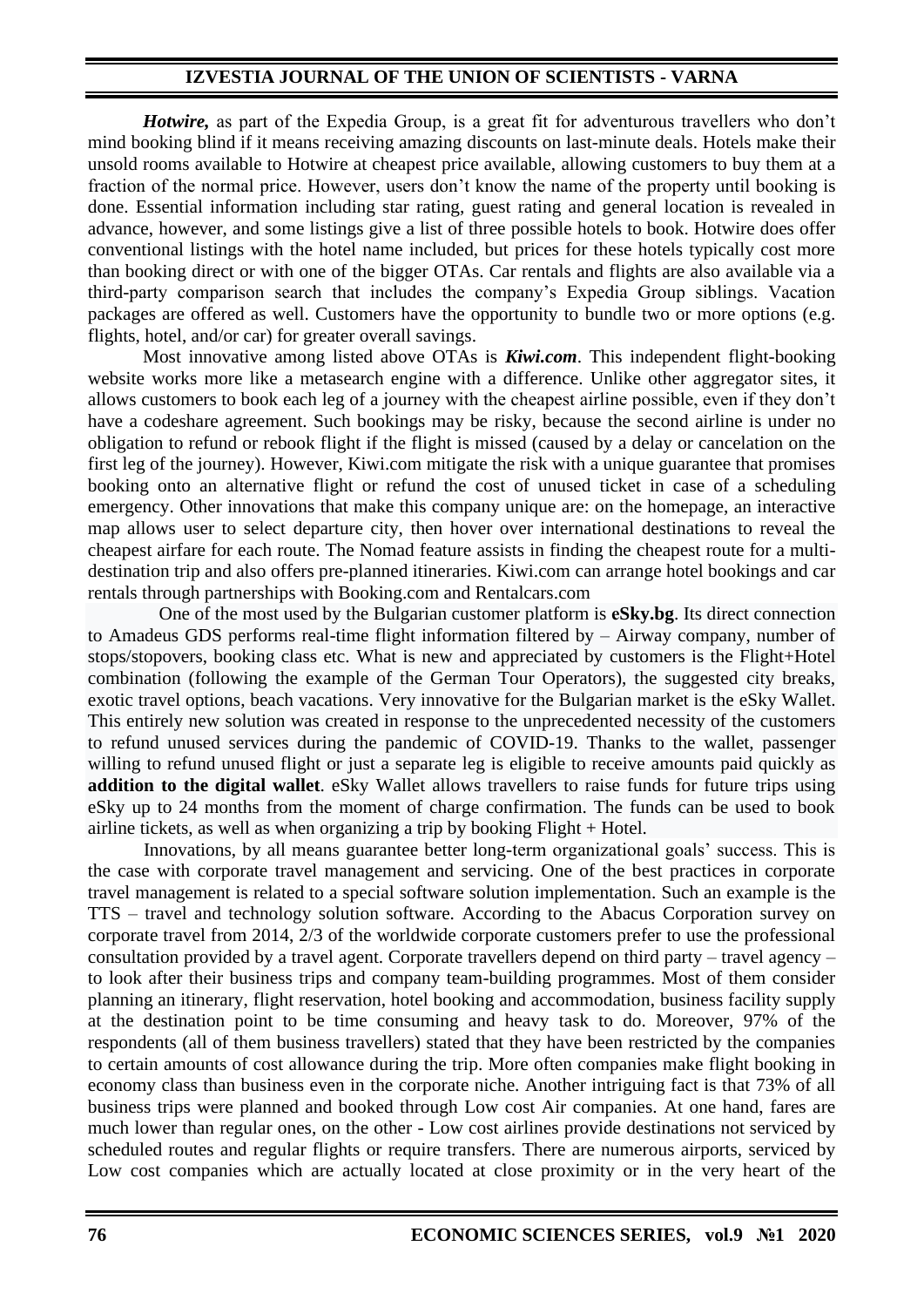destination city. Transfer services are easily supplied by the regular city transport or appointed shuttle service organisations. During the pandemic period, in a worldwide lockdown, the Low cost air companies supported some scheduled routes not only in Europe, but in the USA as well. This has had an extremely positive effect on the excessively restricted transport connections.

Regarding overnight stays, 47% of the questioned business travellers have stated that their hotel accommodation is far from the luxury category, but with secured Internet and business services. This requires a good knowledge of the accommodation spots, picking up the appropriate location, facilities and additional services. Saving company costs requires third party to look after business travel. In order to be able to offer quality service and data systematisation for corporate customers, large American and European travel agencies rely on reservation tools such as: Concur, Serko, TTS Corporate.<sup>3</sup> What they have in common is that they provide reservation autonomy aimed at the corporate client. The listed software solutions monitor the cost levels of basic services, provide additional information to the accounting departments such as - car rental prices, mobile roaming and others. Approximately 37% of the world's TAs admit they trust such software solutions, which implement in the company business plan, together with installing some of the major GDS. 4

An interesting and successful business practice turned out to be founding tourist organisations (such as Fair point, https://www.fair-point.com), serving customers from all over the world, specialized in MICE services. This specific service hub provides full package of travel and tourism assistance (air services, accommodation, transfers, passes for congress events and exhibitions). It is often located in a country with lower spending levels. The companies surround themselves with a team of IT specialists to write and support specific software solutions; experts from the tourism industry, specialised in travel service sales. Based on the outsourcing principle, the companies are registered in large business centres (Stuttgart, London, Washington), the offices are actually outsourced (for example in Bulgaria, India, Latin America). Leading principles are set in providing tour operator business services. Employees have good command of foreign languages and experience in travel package activity and organisation. Telephone and e-mail communication with customers is enhanced; own reservation and distribution channels with suppliers has been adopted. Good economies of scale and optimised booking process are registered. Each corporate client has an appointed personal account manager. The focus set is on the corporate customer, who has been supplied with specialised services and constant assistance. The companies achieve successful symbiosis between profitable business, successful and interactive partnership, loyal customers. The outsourced offices guarantee lower salary and social package costs to the company. At the same time, employees enjoy the imported working conditions and benefits from the main companies.

A consensus is yet hard to be reached regarding the concept of good practices in travel and tourism industry. Related to the travel agency business everything that can offer tourists the opportunity to co-create and develop their own creative potential and experience is considered a good practice. Contemporary travellers adopt fashion trends in daily routines as well as in travel. The pandemic of COVID-19 contributed to the customer affiliation to e-business tools and transformed it not only in a form of specific influence, but actual necessity.

#### **3. Results and discussions**

The good practices for e-business reviewed, give direction for the trends that should be followed by travel agencies aiming at digital transformation and transition. Today's world traveller is extremely digital. Mobile Apps, travel gadgets, digital booking tools and platforms seems to be their comfort zone. Satisfying their needs is invariably linked to adopting the best examples in the

<sup>3</sup> https://www.concur.com/

https://www.serko.com/

https://www.tts.com/

<sup>&</sup>lt;sup>4</sup> The traveller's Club, Marseille, for instance, incorporated similar corporate product.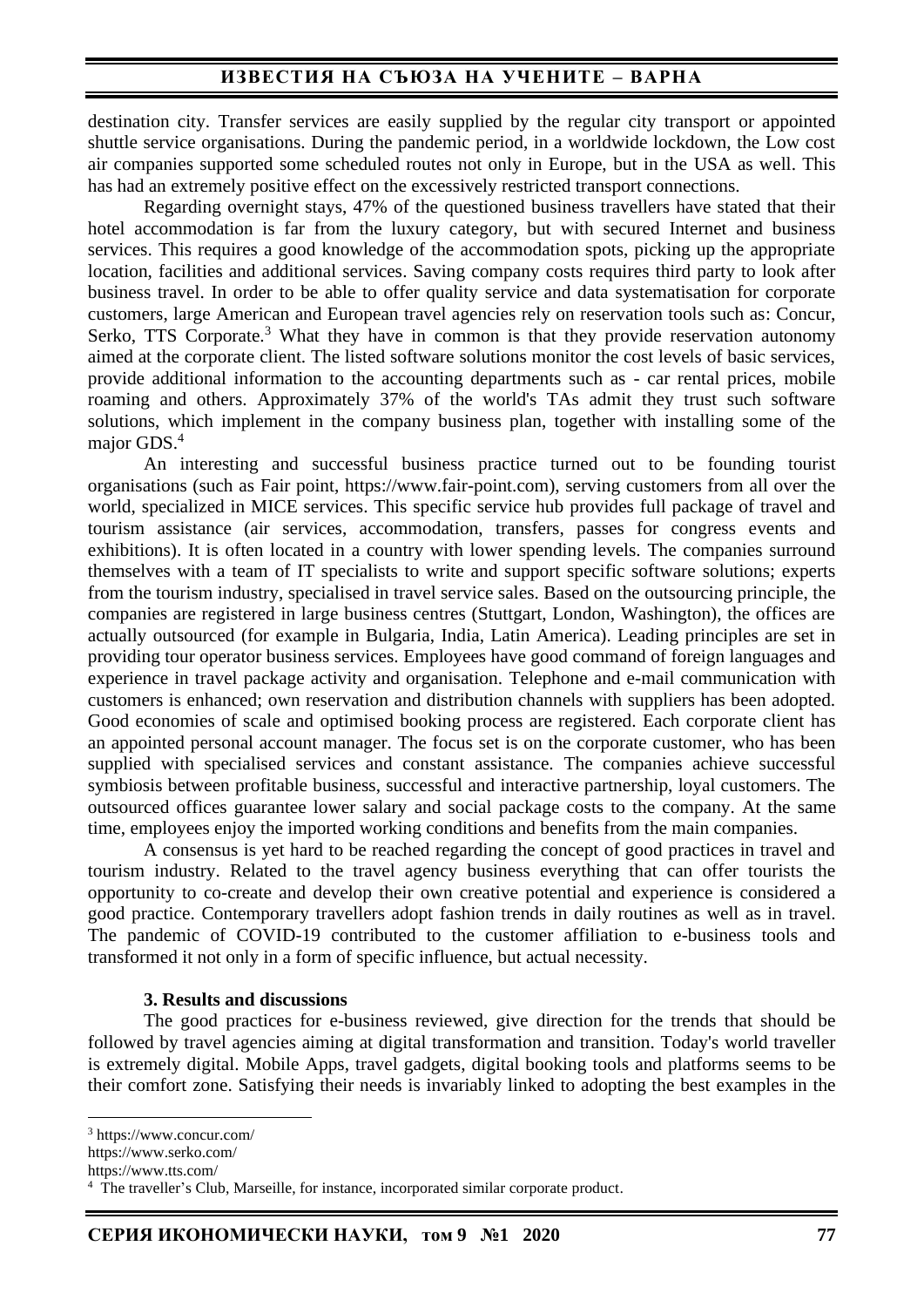travel industry. The common features in the listed examples of good practices can be concluded in several main points that make them preferred by customers:

 $\checkmark$  The principle of "Let's be Mobile". Mobile devices are gaining speed and greater share and therefore the web-pages design should be taken into account; the option of presenting the information on the App in the same way as on a personal computer.<sup>5</sup>

✓ Large and outstanding images. Although good image quality makes them significantly harder to upload, properly compressed, the desired effect is achieved. Very often, in the form of an advertising strategy, images can be found at no extra charge on the web. However, personally taken photos are always praised by customers.

 $\checkmark$  Integrated booking tools, devices, and reservation tabs. Custom booking tools are often too expensive, but this is one of the best ways to differentiate one company from the competition. The ability to build up personal company functionality creates a dominant position in the market niche. It is extremely important to create an easy to use web-site (user friendly), full of tips, effective category system. This attracts and stimulates customers to make more bookings.

 $\checkmark$  Create a user experience of highest class. It is of paramount importance to understand exactly what the customer needs. The imposition of a website that fulfils the goals of the organisation is related to the proper acceptance by the user himself. This does not mean that the user must be in complete control. The best service provided is related to filling the specific gap in customer search. The process ensures efficiency in offering the right product aimed at the right customer.

 $\checkmark$  Improved and modern payment methods, adding a digital wallet option. Customer security in refunds for non-provided services and guaranteeing the liquidity of the organisation at the same time (following the example of eSky).

The process of creating the proper communication and distribution channel requires a complete analysis of the market, the competition and consumer demand. Strategically, every travel agency, applying e-business practices in its activity consults and follows the experience of other market players. Usually the process of digital innovation takes into account competitive achievements in e-sales by approved wholesalers. The market positioning of travel agencies among huge competition depends on their financial capabilities and innovative approach. What makes them unique is the product itself, the form and manner in display.

## **4. Conclusion**

The various forms of E-Business are offering major opportunities for all travel and tourism industry members. No matter size and attraction of destination, number of travel suppliers and gained market share, whether large or small tourist organisation, every stakeholder aims to improve their business. One option is to perform a better image and digital performance, to remodel their business in new and more cost-effective ways. Today, more than ever, travel agencies have faced the technological changes that brought major digital transformation to the society, the customers and the organisations themselves. In order to be able to handle the e-business impacts, to actually keep market position, organisations are obliged to apply principles of cooperation, collaboration and resource sharing. Following good and proved to be successful practices contributes to the strategic mission of any institution – stay strong among competition, increase market share and gain repeating customers.

## **References**

1. Adeyefa, A. E., Olasoju, O. O., Omemu, A. M., Adedipe, A., & Oladosu, O. A. (2018) *Perception of Travel Agents Towards Amadeus And Galileo Global Distribution System*. Canadian Social Science, http://www.cscanada.net/index.php/css/article/view/10633 DOI:

<sup>5</sup> Typical examples are Twitter andYouTube. No matter browser used, set on the desktop or the mobile device, visualization and quality in performance stays equal.